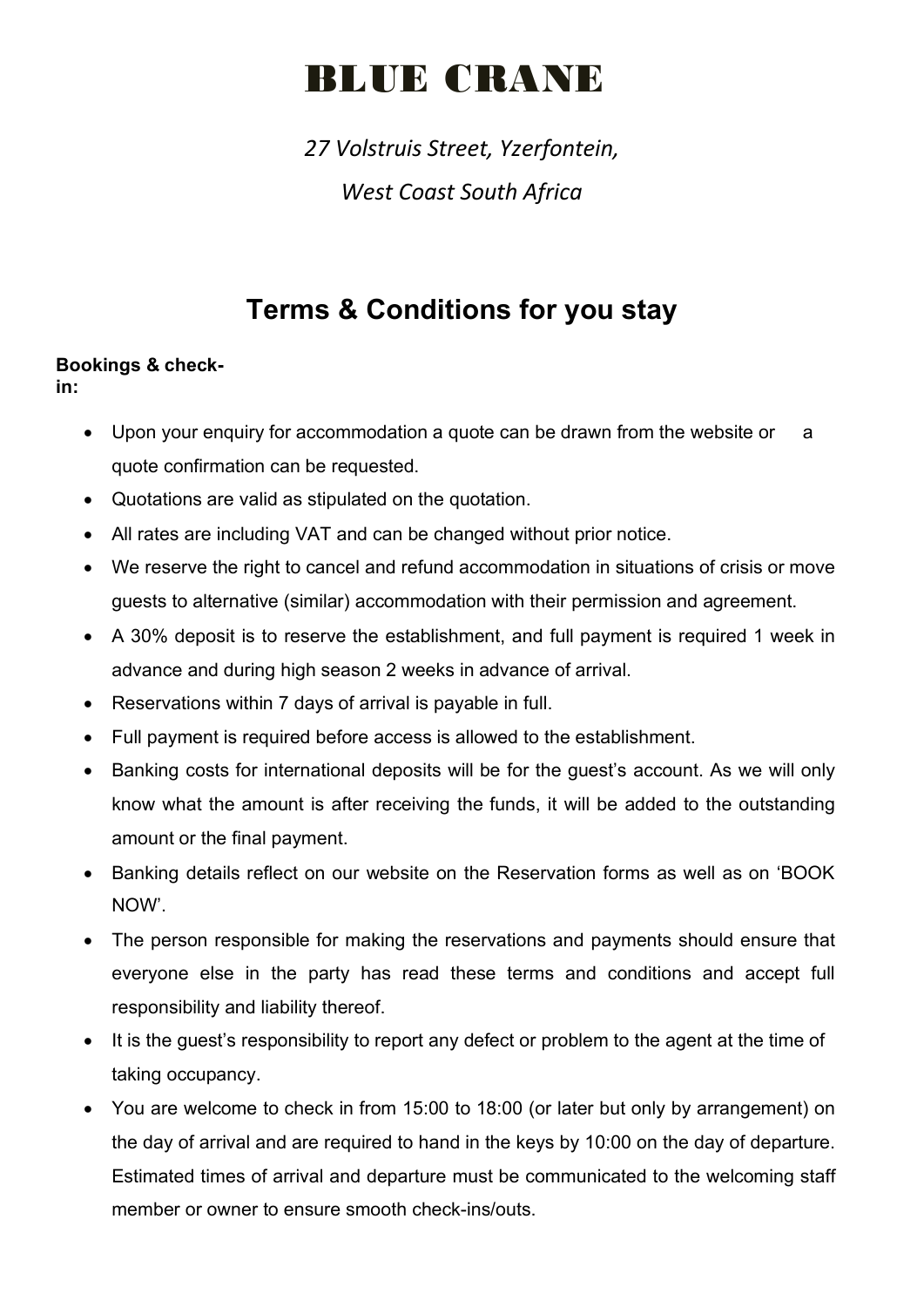- Yzerfontein Accommodation has a drop box which can be used to drop off keys on departure.
- Only paying guests are allowed on the premises visiting guest(s) welcome only by arrangement.
- The right of admission is reserved and strictly applied.

#### **Cancellation:**

- Cancellation longer than 30 days, 100% refundable.
- Cancellation between 29 days and 15 days, 75% refundable.
- Cancellation between 14 and 7 days, 50% refundable. *(High season cancelation – no refunds after 14 days' notice of cancellation)*
- Cancellation less than 7 days, no refund.

#### **Breakage & Damages & Parking:**

- When a breakage deposit is not charged, we kindly request that you inform us of any accidental damages.
- When a breakage deposit is charged, it will be taken against any damages incurred. If there are any deductions to be made, we will notify you within 2 days of your departure and a refund, if any, will be made within 2 days of your departure to your nominated bank account.
- Unfortunately, additional charges will be imposed if more guests than booked for are utilizing the premises.
- Please note that a cleaning fee can be deducted from a breakage deposit for houses that are left with excessive dirty dishes and/or linen or any unsatisfactory condition.
- Beds which are slept in, above the occupancy as stated by you, will be subject to a cleaning charge.
- Bath towels are supplied but not for use on the beach, guests must provide their own beach towels.
- An inventory is provided please notify your host as soon as possible if any items are missing or defective.
- Parking is available, either on site, off street, or on street. Please respect the environment and gardens and be mindful of traffic and other vehicles.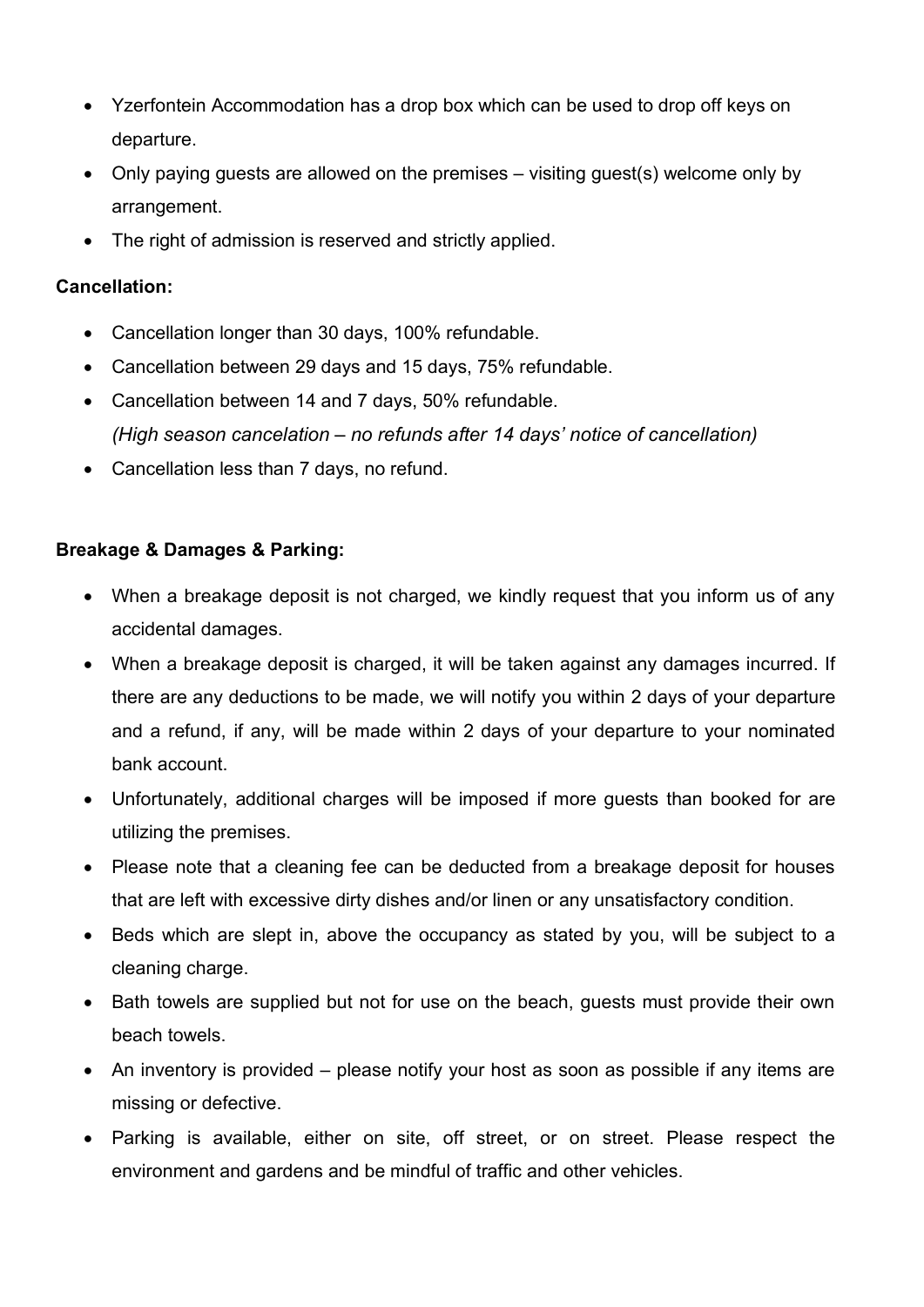#### **Cleaning:**

- This is a self-catering facility, but for a lengthy stay we can gladly provide you with a cleaning service by prior arrangement.
- Start-up cleaning materials and toilet paper are provided.
- Laundry facilities are available in Yzerfontein please check out our website 'LOCAL CONTACTS' for 2 options.
- Please make use of the dustbins provided and the arrangements for refuge. Refuse collections are every Monday and Thursday morning. Please make use of the recycle bins around town near the Municipal Hall and in Dassen Island, Pearl Bay)
- The drains in Yzerfontein are either soak or municipal pump drains. Therefore, please use only toilet paper in the toilets. Bins are provided for any other items that need to be disposed of.
- Also refer to our 'EXTRAS & SPOILS PROGRAM' to request a specific service or assistance during your stay with us.

#### **Household safety and security:**

- This is a non-smoking facility, but you are welcome to smoke outside, providing that you use a cigarette butt dispenser.
- Please only make fires in the braai areas, and only use charcoal in Webers.
- When using gas hobs, please turn off the gas at the cut-off switch when not in use, for safety.
- We should mention that even though Yzerfontein is statistically a very low crime area, caution should still be taken, and the premises be locked when you are away – please contact the *24 hours neighbourhood watch number* for assistance is available: **083 444 0672.**
- A medical practitioner is available in town but unfortunately not 24 hours per day. Please check our website / LOCAL CONTACTS for telephone numbers.
- Every effort is made to service and maintain all amenities, equipment, and appliances to a fully operable and safe condition, and guests are requested to use and operate all these in a responsible manner. Kindly report any faulty conditions to the owners.
- This apartment / house is in a residential area, please respect our neighbours and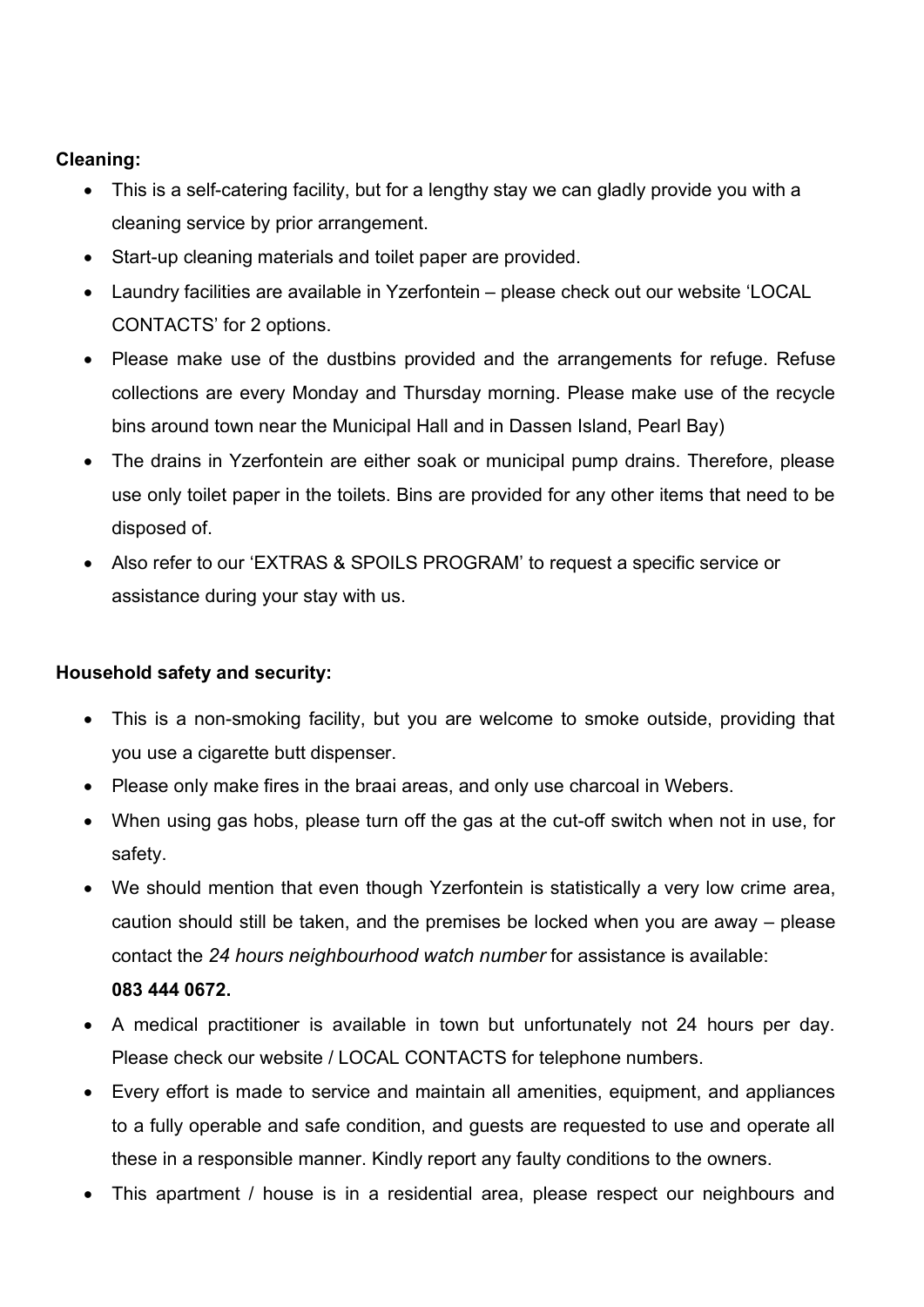refrain from events or parties without prior permission.

- Minors are the sole responsibility of the parents and/or quardians in whose care they are whilst visiting.
- Should any guest be involved in the unfortunate situation of a crime taken place, please contact Karen Schräder on 083 453 2336 or Mariaan Heyns on 082 897 0777 immediately.

#### **The environment:**

- The Yzerfontein residential area is surrounded by nature reserves and Green Belts are running through the town. We ask that guests respect the environment at all times.
- Apart from a variety of small wild animals there are also snakes, such as Puffadders and Cape Cobras during the warmer seasons, and it is therefore advisable not to wander into the fynbos unattended. Should you encounter a snake, please contact the "snake catcher" on the number provided in the information book.
- At certain times of the year, such as the breeding season, ostriches could be dangerous too, rather do not approach them at any time and give them right of way – they were here first!
- Due to the fact that the West Coast is an arid environment, the local communities experience water restrictions from time to time. Please help us by using water responsibly.

#### **Pets:**

- Please ensure that you have confirmation that an establishment is pet friendly, as well as how many pets and their sizes are allowed.
- When an establishment is pet friendly, an additional charge may apply to allow for additional laundry and wear and tear on the property and garden. Please bring their bedding with you and, out of courtesy for other guests, refrain from allowing them on the furniture and beds.
- Please make use of poo bags, as well as dispensers on the beach or around town and leave the garden clean upon departure. If not, a surcharge will be incurred.
- Yzerfontein Accommodation has Pet Owner Code of Conduct before arrival.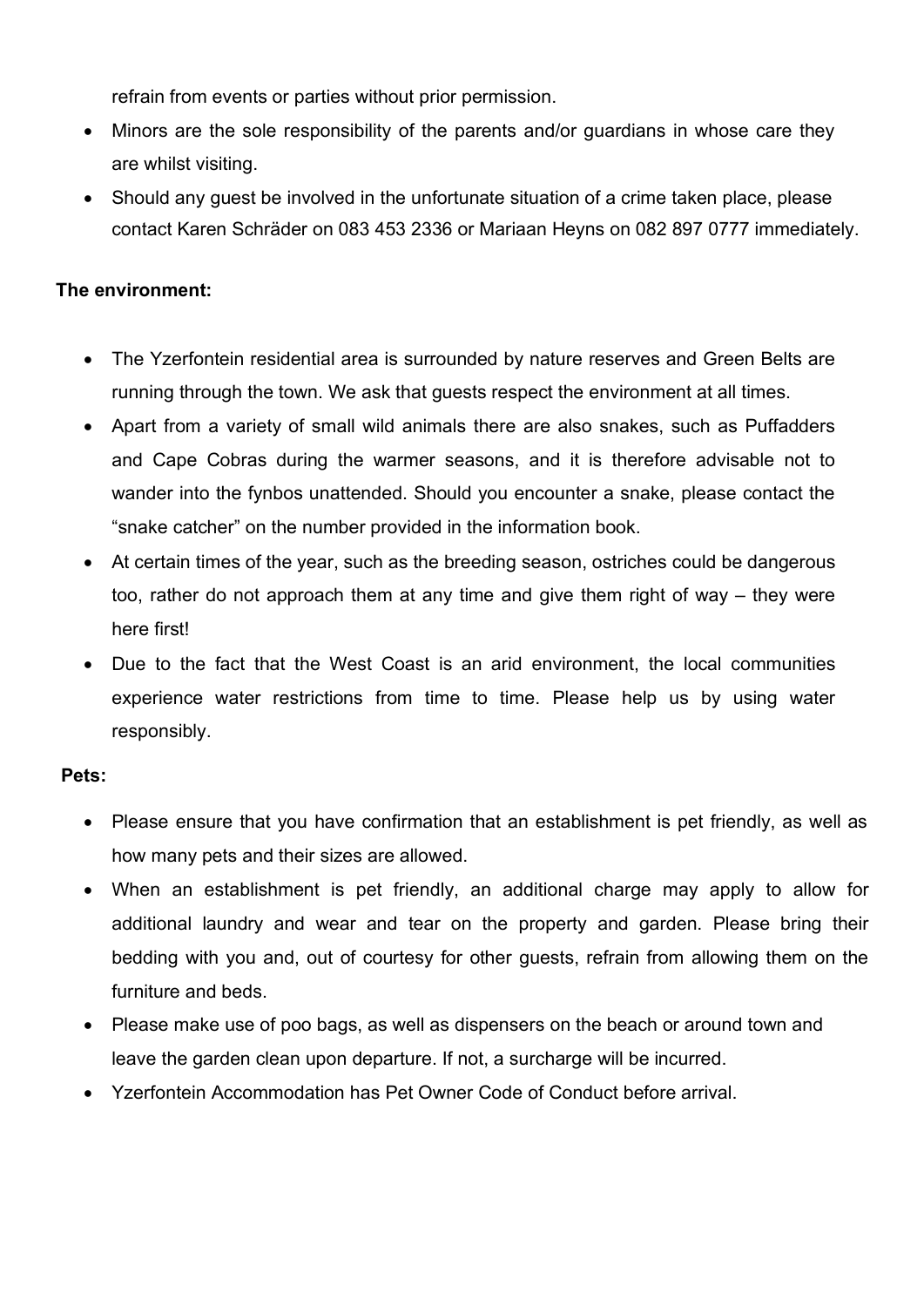#### **Indemnity:**

Whilst every reasonable precaution has been taken to ensure the safety of our guests and their possessions on the premises, the owner, its agents, and/or its employees shall not be liable for any injury, loss, theft or damage suffered by a guest/s whilst on the premises. When booking at our establishments, the guest/s hereby indemnifies the owner of the establishment and Yzerfontein Accommodation against any claims arising from any injury, loss, theft or damage suffered by them on the premises. Guests enter at own risk.